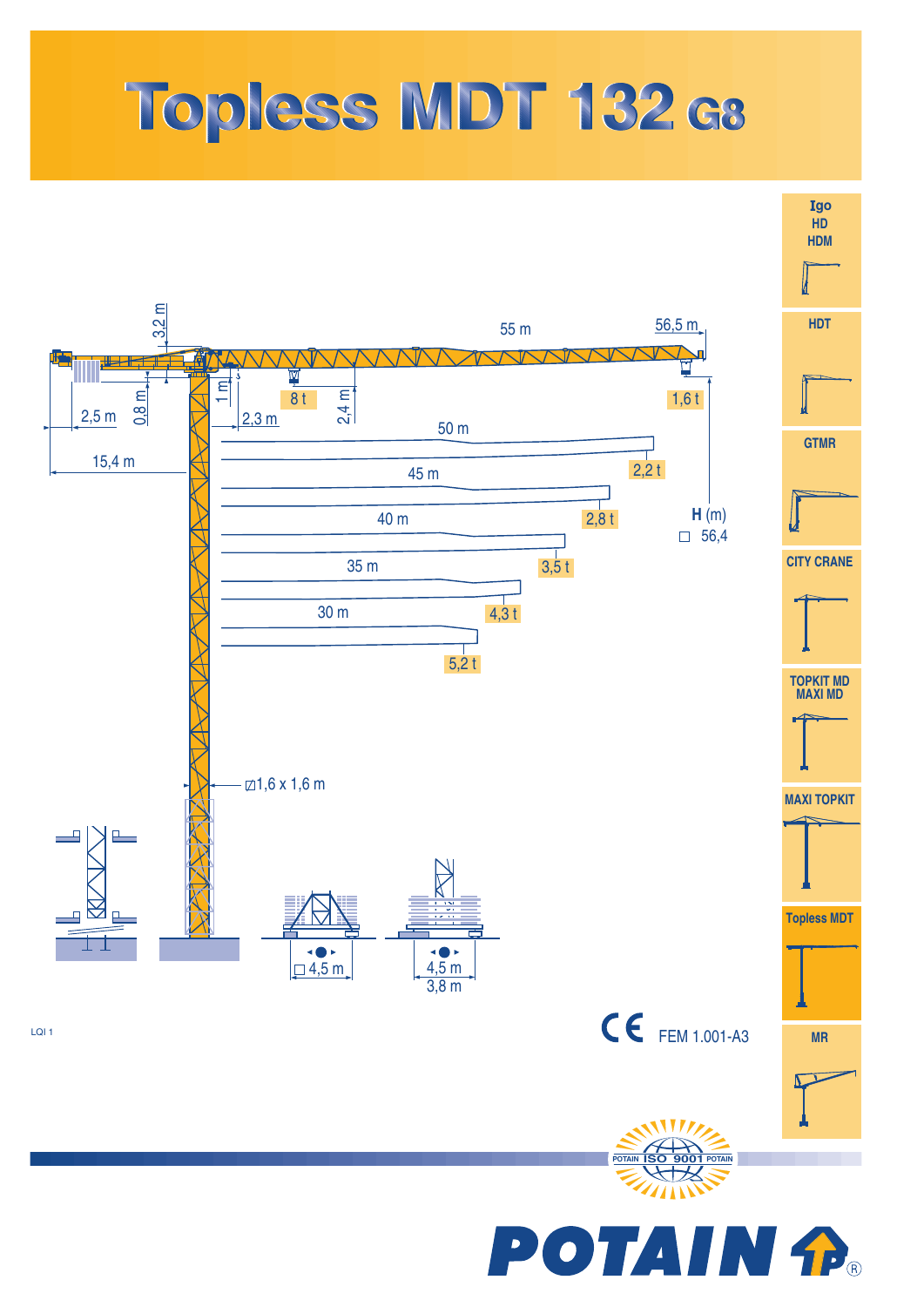| <b>Mat / Réactions</b>   | Masts / Reactions             | <b>KGB</b> Torre / Reazioni        | <b>KID</b> |
|--------------------------|-------------------------------|------------------------------------|------------|
| <b>Maste / Eckdrücke</b> | Mástil / Reacciones           | <b>E</b> Tramo/Reacções            | <b>KP</b>  |
| Télescopable 1,6 m       | $\leftarrow$ Telescopic 1.6 m | <b>Example 3 Telescopico 1,6 m</b> | O          |
| Teleskopierbar 1,6 m     | Telescopico 1,6 m             | Telescopagem 1,6 m                 | <b>KP</b>  |



**Topless MDT 132 G8**

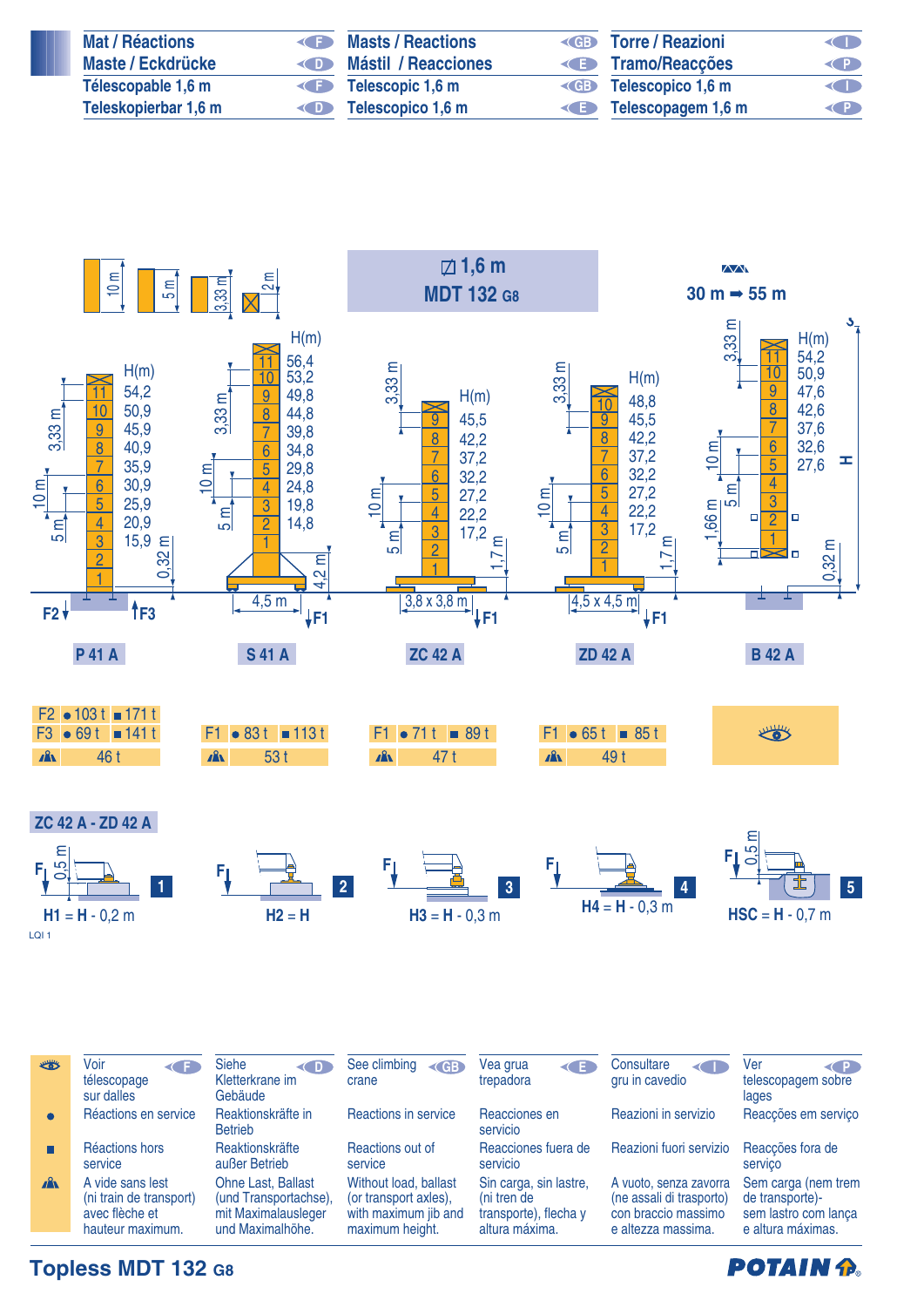| <b>Courbes de charges</b> | <b>Example 2</b> Load diagrams | <b>ED</b> Curve di carico | <b>KID</b> |
|---------------------------|--------------------------------|---------------------------|------------|
| Lastkurven                | Curvas de cargas               | <b>E</b> Curva de cargas  | <b>KP</b>  |

|                                                                    |  |  |                |  |         |               |                |     | ₩←∟→⊡                  |                |                                                               |         |                  |             |      |       |      |                |           |                 |         |
|--------------------------------------------------------------------|--|--|----------------|--|---------|---------------|----------------|-----|------------------------|----------------|---------------------------------------------------------------|---------|------------------|-------------|------|-------|------|----------------|-----------|-----------------|---------|
| $55 \text{ m}$ 2,4 $\blacktriangleright$                           |  |  |                |  |         |               |                |     |                        |                | 14,6 16 18 20 22 25 26,5 27 30 32 35 37 40                    |         |                  |             |      | 42 45 |      | 47             | 50        | 52 <sub>2</sub> | 55 m    |
| $\sqrt{N}$                                                         |  |  | 8 <sup>1</sup> |  |         |               |                |     |                        |                |                                                               |         |                  |             |      |       |      | $\overline{2}$ | $1,8$ 1,7 |                 | $1,6$ t |
| 7,2 6,3 5,6 5 4,3 4 3,9 3,5 3,2 2,9 2,7 2,4 2,3 2,1<br><b>W←→⊔</b> |  |  |                |  |         |               |                |     |                        |                |                                                               |         |                  |             |      |       |      |                |           |                 |         |
| 50 m $2,4 \rightarrow$                                             |  |  |                |  |         |               |                |     | 16,8 18 20 22 25 27 30 |                | 30,5 32 35 37                                                 |         |                  |             | 40   | 42    | 45   | 47             | 50 m      |                 |         |
| $\Delta\Delta$                                                     |  |  |                |  |         |               |                |     |                        |                | 8 7,4 6,5 5,9 5,1 4,6 4,1 4 3,8 3,4 3,2 2,9 2,7 2,5 2,4 2,2 t |         |                  |             |      |       |      |                |           |                 |         |
|                                                                    |  |  |                |  |         |               |                |     |                        |                | $\blacksquare \dashrightarrow \blacksquare$                   |         |                  |             |      |       |      |                |           |                 |         |
| $45 \text{ m}$ 2,4 $\blacktriangleright$                           |  |  |                |  | 18,2 20 |               |                |     | 22  25  27  30         |                |                                                               |         | 32  33,4  35  37 |             | 40   | 42    | 45 m |                |           |                 |         |
| $\sqrt{N}$                                                         |  |  |                |  |         |               |                |     |                        |                | 8 7,2 6,5 5,6 5,1 4,5 4,2 4 3,8 3,5 3,2 3 2,8 t               |         |                  |             |      |       |      |                |           |                 |         |
|                                                                    |  |  |                |  |         |               |                |     |                        |                |                                                               |         | <b>W←←→⊔</b>     |             |      |       |      |                |           |                 |         |
| 40 m $2,4 \rightarrow$                                             |  |  |                |  | 19,4 20 |               | 22 25          |     | 27 30                  |                |                                                               |         |                  |             | 40 m |       |      |                |           |                 |         |
| $\Delta\Delta$                                                     |  |  |                |  |         | $8 \quad 7,8$ | $\bullet$      | - 6 |                        |                | $5,5$ 4,9 4,5 4,1 4                                           |         |                  | $3,8$ 3,5 t |      |       |      |                |           |                 |         |
| $35 \text{ m}$ 2,4 $\blacktriangleright$                           |  |  |                |  |         |               | 20,3 25        |     | 27                     | 30             |                                                               | 32 35 m |                  |             |      |       |      |                |           |                 |         |
| $\sqrt{N}$                                                         |  |  |                |  |         |               | 8 <sub>1</sub> |     | $6,3$ 5,8              |                | $5,1$ 4,8 4,3 t                                               |         |                  |             |      |       |      |                |           |                 |         |
| $30 \text{ m}$ 2,4 $\blacktriangleright$                           |  |  |                |  |         |               | 20,5 25        |     | 27                     | $30 \text{ m}$ |                                                               |         |                  |             |      |       |      |                |           |                 |         |
| $\overline{\triangle\triangle\Lambda}$                             |  |  |                |  |         |               | 8 <sup>°</sup> |     | $6,4$ 5,9              | $5,2 \t1$      |                                                               |         |                  |             |      |       |      |                |           |                 |         |
|                                                                    |  |  |                |  |         |               |                |     |                        |                |                                                               |         |                  |             |      |       |      |                |           |                 |         |

LQI 1

| Télescopage sur dalles         | <b>E</b> Climbing crane                               | <b>ED</b> Gru in cavedio | $\left\langle \right $ |
|--------------------------------|-------------------------------------------------------|--------------------------|------------------------|
| <b>Kletterkrane im Gebäude</b> | Telescopage gruas trepadoras Telescopagem sobre lages |                          | $\left( P\right)$      |



**Topless MDT 132 G8**